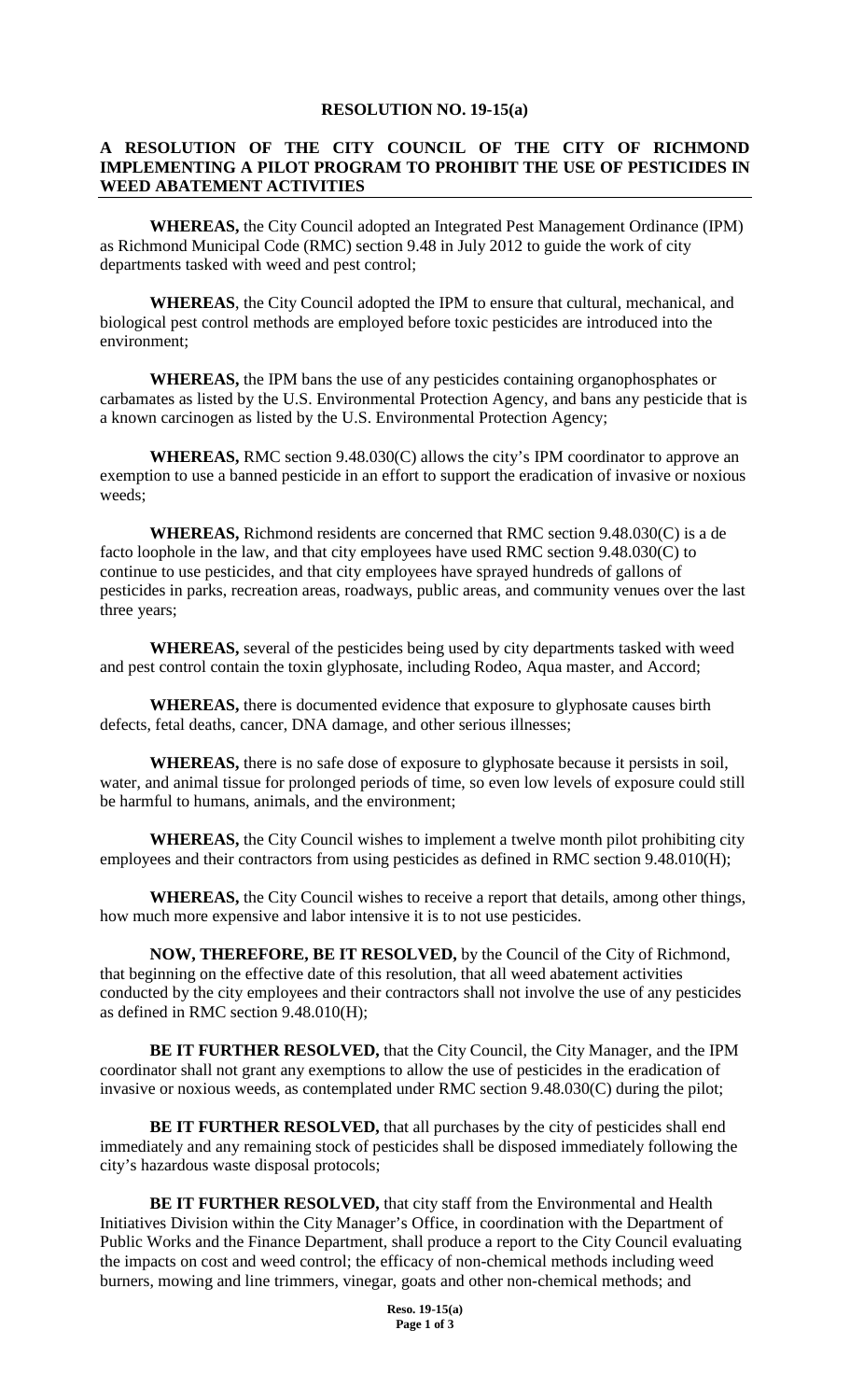attitudinal changes of residents towards pesticide use and weed control;

**BE IT FURTHER RESOLVED,** that the report shall be due to the Richmond City Council upon the conclusion of the pilot;

**BE IT FURTHER RESOLVED, that the City Manager's Office prepare and** disseminate information to educate Richmond residents and businesses about the harmful effects of using toxic pesticides such as those containing glyphosate;

**BE IT FURTHER RESOLVED,** that the City of Richmond will encourage the West Contra Costa Unified School District to join this prohibition on pesticides containing glyphosate, and calls on the West Contra Costa Unified School District to educate employees, students, and parents about the harmful effects of using toxic pesticides such as those containing glyphosate;

**BE IT FURTHER RESOLVED, that this prohibition on the use pesticides shall** continue until the City Council decides further action;

**BE IT FURTHER RESOLVED, that this resolution becomes effective immediately** upon approval by the Richmond City Council;

**BE IT FURTHER RESOLVED**, that city staff shall immediately notify all contractors performing weed abatement activities for the city of the prohibition on pesticides;

**BE IT FINALLY RESOLVED**, that city staff shall use all feasible and affordable means at its disposal, including PSAs on KCRT, to alert residents about the city's decision to end its use of pesticides, and to encourage residents to follow the city's example.

\*\*\*\*\*\*\*\*\*\*\*\*\*\*\*\*\*\*\*\*\*\*\*\*\*\*\*\*\*